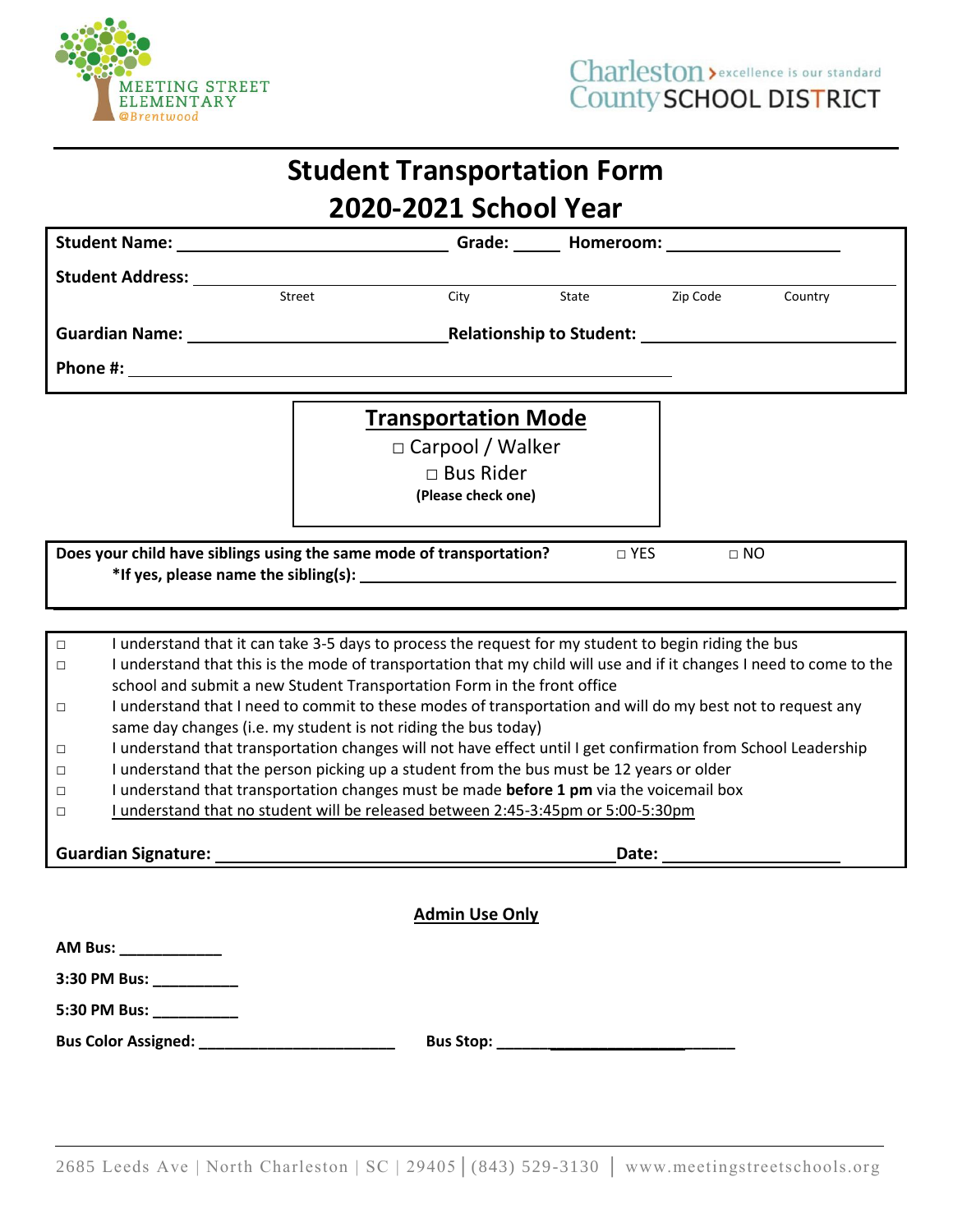

## **Forma de Transporte Estudiantil**

## **Año Escolar 2020-2021**

|                                                                                              |                                                                                                                                                                              |        |        | Grado: Salon: Salon: |                                                                                                              |  |  |  |  |  |  |
|----------------------------------------------------------------------------------------------|------------------------------------------------------------------------------------------------------------------------------------------------------------------------------|--------|--------|----------------------|--------------------------------------------------------------------------------------------------------------|--|--|--|--|--|--|
| <b>Direccion del Estudiante:</b><br><u> 1980 - Johann John Stone, mars eta biztanleria (</u> |                                                                                                                                                                              |        |        |                      |                                                                                                              |  |  |  |  |  |  |
|                                                                                              | Calle                                                                                                                                                                        | Cuidad | Estado | Codigo Postal        | Pais                                                                                                         |  |  |  |  |  |  |
|                                                                                              |                                                                                                                                                                              |        |        |                      |                                                                                                              |  |  |  |  |  |  |
|                                                                                              |                                                                                                                                                                              |        |        |                      |                                                                                                              |  |  |  |  |  |  |
|                                                                                              |                                                                                                                                                                              |        |        |                      |                                                                                                              |  |  |  |  |  |  |
|                                                                                              |                                                                                                                                                                              |        |        |                      |                                                                                                              |  |  |  |  |  |  |
|                                                                                              | <b>Modo de Transporte</b>                                                                                                                                                    |        |        |                      |                                                                                                              |  |  |  |  |  |  |
|                                                                                              | $\Box$ Caminando / En Carro                                                                                                                                                  |        |        |                      |                                                                                                              |  |  |  |  |  |  |
|                                                                                              | $\Box$ Autobús                                                                                                                                                               |        |        |                      |                                                                                                              |  |  |  |  |  |  |
|                                                                                              | (Por favor chequee una)                                                                                                                                                      |        |        |                      |                                                                                                              |  |  |  |  |  |  |
| ¿Tiene usted otro niño utilizando el mismo modo de transporte?<br>$\Box$ SI<br>$\Box$ NO     |                                                                                                                                                                              |        |        |                      |                                                                                                              |  |  |  |  |  |  |
| *Si tiene, por favor escriba el nombre del otro niño:                                        |                                                                                                                                                                              |        |        |                      |                                                                                                              |  |  |  |  |  |  |
|                                                                                              |                                                                                                                                                                              |        |        |                      |                                                                                                              |  |  |  |  |  |  |
| $\Box$                                                                                       |                                                                                                                                                                              |        |        |                      | Yo entiendo que si yo estoy haciendo un nuevo cambio para mi hijo para montar el autobūs, toma 3-5 días para |  |  |  |  |  |  |
|                                                                                              | procesar la solicitud para que mi hijo/a sea agregado a la ruta del autobūs                                                                                                  |        |        |                      |                                                                                                              |  |  |  |  |  |  |
| $\Box$                                                                                       | Yo entiendo que esto son los modo de transporte para mi hijo/a para ir y venir de la escuela y si necesito                                                                   |        |        |                      |                                                                                                              |  |  |  |  |  |  |
| $\Box$                                                                                       | cambiarlos en el futuro, yo ire a la escuela y volveré a presentar una nueva Forma de Transporte Estudiantil                                                                 |        |        |                      |                                                                                                              |  |  |  |  |  |  |
|                                                                                              | Yo entiendo que necesito comprometerme a estos modos de transporte y haré lo mejor para no hacer cambios<br>en el mismo dia (ejemplo: mi hijo no va a montar el autobús hoy) |        |        |                      |                                                                                                              |  |  |  |  |  |  |
| $\Box$                                                                                       | Yo entiendo que los cambio de transporte no tendrán efecto hasta que reciba confirmación del administrador                                                                   |        |        |                      |                                                                                                              |  |  |  |  |  |  |
| $\Box$                                                                                       | Yo entiendo que la persona que recoja a un estudiante del autobús debe tener 12 años o más                                                                                   |        |        |                      |                                                                                                              |  |  |  |  |  |  |
| $\Box$                                                                                       | Yo entiendo que los cambios de transporte deben hacerse antes de la 1 pm a través de la caja de correo de voz                                                                |        |        |                      |                                                                                                              |  |  |  |  |  |  |
| $\Box$                                                                                       | Yo entiendo que ningún estudiante será puesto en libertad entre las 2:45-3:45 pm o 5:00-5:30 pm                                                                              |        |        |                      |                                                                                                              |  |  |  |  |  |  |
|                                                                                              |                                                                                                                                                                              |        |        |                      |                                                                                                              |  |  |  |  |  |  |
|                                                                                              |                                                                                                                                                                              |        |        |                      |                                                                                                              |  |  |  |  |  |  |
| Firma del Representante:<br>Fecha:                                                           |                                                                                                                                                                              |        |        |                      |                                                                                                              |  |  |  |  |  |  |
|                                                                                              |                                                                                                                                                                              |        |        |                      |                                                                                                              |  |  |  |  |  |  |
| <b>Admin Use</b>                                                                             |                                                                                                                                                                              |        |        |                      |                                                                                                              |  |  |  |  |  |  |
| AM Bus: ______________                                                                       |                                                                                                                                                                              |        |        |                      |                                                                                                              |  |  |  |  |  |  |
| 3:30 PM Bus: __________                                                                      |                                                                                                                                                                              |        |        |                      |                                                                                                              |  |  |  |  |  |  |

**5:30 PM Bus: \_\_\_\_\_\_\_\_\_\_**

**Bus Color Assigned: \_\_\_\_\_\_\_\_\_\_\_\_\_\_\_\_\_\_\_\_\_\_\_ Bus Stop: \_\_\_\_\_\_\_\_\_\_\_\_\_\_\_\_\_\_\_\_\_\_\_\_\_\_\_\_**

2685 Leeds Ave | North Charleston | SC | 29405 | (843) 529-3130 | www.meetingstreetschools.org